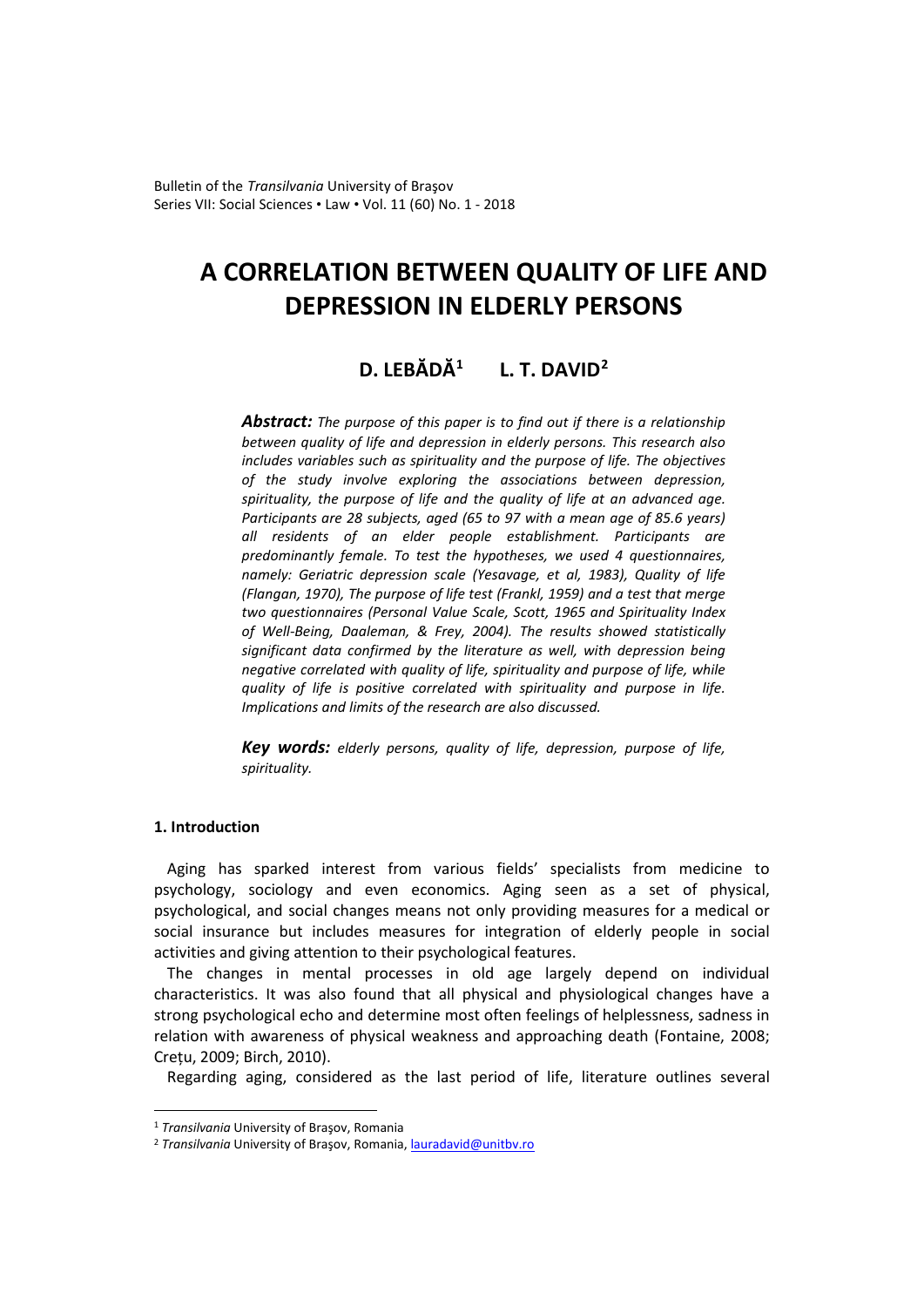opinions which refer to the rate of aging, the factors that determine senescence, even the age at which we can say that a person belongs to the category of "elderly" persons. Specialists in the field brought up two sub-stages of aging, namely: early old age (between 65 and 74 years) and late old age (from 75 years on). Creţu (2009) provided an overview of research and classified old age into 4 stages: 65-70 years = the transition toward old age; 70-80 years = the first old age; 80-90 years = the second old age, and over 90 years = the great old age.

Researchers who have studied the concept of quality of life focus on operationalising the concept of quality of life especially on subjective indicators because quality of life reflect the state of individual satisfaction. The concept of quality of life seems to be a new image of the concept of welfare, already known, bringing with it new elements designed to help solve the requirements modern society currently has (Baumeister & Vohs, 2002; Hămuraru & Țurcanu, 2009). Studies on quality of life are centred on health status, socio-economic status, psychological and physical functioning, social network and general life satisfaction (Rădulescu, 1998; Lucut & Rădulescu, 2000) and the results are used in order to generate special programmes in order to improve conditions that are subjective to interventions.

An important variable that is related to the quality of life is the presence of purpose in life, or the meaning in life. The need for meaning can be identified in expressing ideas, in decision making process, but also, more largely in finding meaning in events, present states and future actions (Baumeister, 2011). In the past, people found meaning in tradition, religion or morality but today, the sources of meaning are less clear and more individually selected. People are encouraged to express their own ideas and emotions, to ask questions and to investigate, so, one possible source of meaning relies on oneself and it has to be disclose by each individual (idem).

Lack of meaning can lead to feeling depressed, and, even if age does not represent a risk factor for depression, a diminishment in purpose along with other factors that are more common to occur late in life may become triggers for depression. Such factors may be: loss of dear ones, diseases or physical deterioration, sensorial impairment, social isolation loss of professional status, and financial problems (Langle, 2004; Dinu, 2015).

# **2. Objectives**

This research has aimed to find out whether there is an association between the depression and quality of life, purpose in life and spirituality in old age. Also, the association between spirituality, purpose of life and quality of life in old age was targeted. It was expected to find a positive association between quality of life, purpose in life and spirituality and a negative one between depression and the same variables.

# **3. Materials and Methods**

To test the hypotheses, we used 4 questionnaires, namely: Geriatric depression scale (Yesavage, et al, 1983), Flangan Quality of Life Questionnaire (Burckhardt, Anderson, Archenholtz, & Hägg, 2003), The purpose of life test (Frankl, 1959) and a test that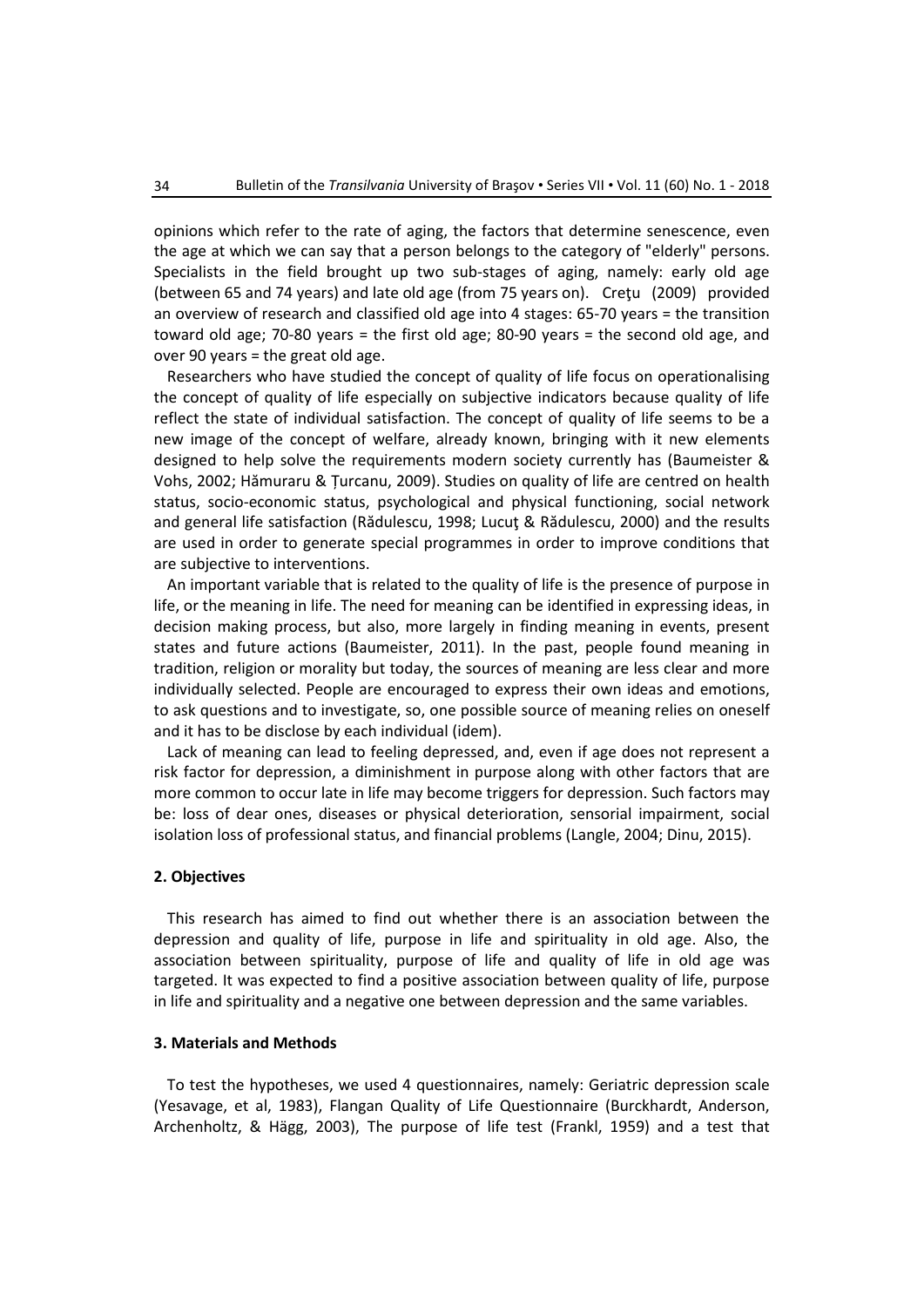merged two questionnaires (Personal Value Scale, Scott, 1965 and Spirituality Index of Well-Being (Daaleman & Frey, 2004).

Geriatric depression scale represents a questionnaire composed by 30 items used for identifying depression in elderly persons. This scale was first developed in 1982 by Yesavage. The answers of this scale are simple (yes or no). The scale is simple enough to be used to test diseased or moderately cognitively impaired people because a more complex set of responses may be confusing or inappropriate for elderly population. Alpha Cronbach coefficient for the depression test was .84, which means that the test has a good internal consistency.

The quality of life test was first realised by the American psychologist John Flangan in 1970 and it has been adapted for use in chronic disease groups. First, it was an instrument composed of 15 elements which measured five conceptual areas of quality of life. Following a descriptive research, that asked people with chronic conditions about their perception on the quality of life, this instrument has expanded to include another element: independence (ability to do something for you). The questionnaire in its current form contains items grouped into several subscales from A to F, each of which has a number of items addressing the following dimensions: material and physical wellbeing, relationships with other persons (social, community and civic), development and personal fulfilment, recreation and independence. Alpha Cronbach for the Quality of Life Questionnaire obtained was .94, an excellent internal consistency.

The purpose of life test is designed to measure the degree to which a person has a meaning and purpose in life. This was made by Frankl in 1959 to test his hypothesis that when the sense is absent there is an existential frustration. The questionnaire contains 20 items ranging from 1 to 7, where 1 represents absence of purpose and 7 its total presence. The internal consistency coefficient was .91.

The spirituality well-being questionnaire in relation with religion merged 19 items assumed from Scott questionnaire (1965, "Personal Value Scale") and 12 items assumed from Daaleman and Frey questionnaire (2004, "Spirituality Index of Well-Being"). Alpha Cronbach for this scale showed an internal consistency coefficient of .82.

#### **4. Participants**

This study has 28 participants from two different backgrounds, urban and rural areas, all of them currently living in a nursing home in Brasov. Female accounts for 75% of the batch, and male for 25%. The age of the participants ranges from 65 to 97. The mean age for the group of participants is 85.68.

Regarding the education of the participants, most of them (67.86%) have high school education, while 32.14% have secondary studies. As this research also captures aspects related to spirituality, the group includes participants who belong to different religious groups. The predominant one was the evangelical - 78,57%, while the Catholic confession is equal to the Orthodox constituting 10.71% of the lot. Participation in the study was voluntary, freely expressed by them after a short presentation of the objectives of the study. The participants were not given any bonus. Careful attention was paid to privacy of participants and not to increase the daily discomfort of the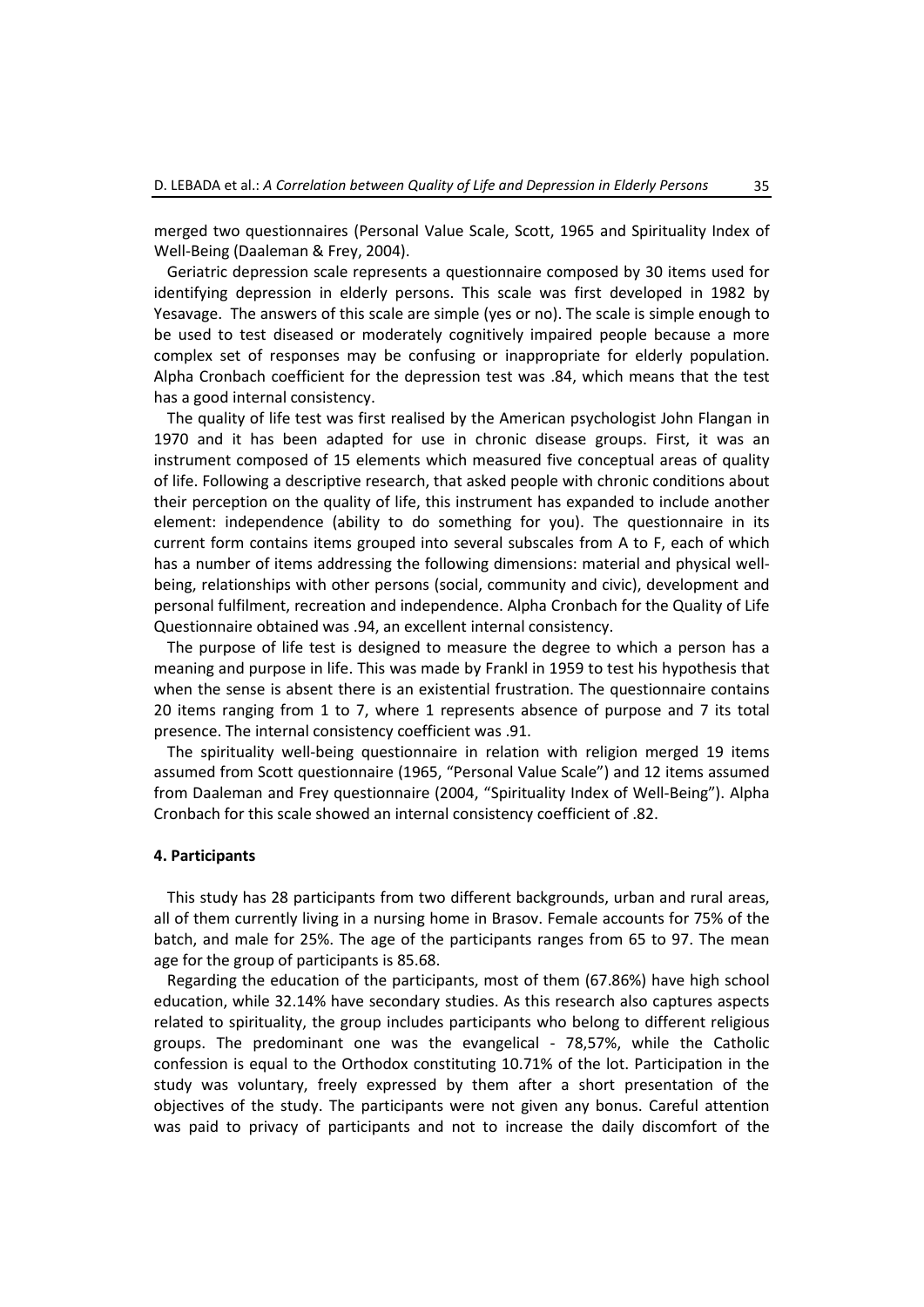participants. Data collection was conducted during one week. For some participants the collection of information was done in one session but the opportunity to take a break when feeling tired was offered to all participants with no time limit.

# **5. Results**

In the group tested, quality of life had a positive correlation with purpose in life  $(r = .56, p < .006)$  and spirituality  $(r = .38, p < .05)$  and a negative correlation with depression scores ( $r = -0.53$ ,  $p < 0.003$ ) as seen in table 1.

Table 1

*Association between quality of life and purpose in life, spirituality and depression*

|                        |                     | Purpose | Spirituality | Depression |
|------------------------|---------------------|---------|--------------|------------|
| <b>Quality of life</b> | Pearson Correlation | $.50**$ | $.38*$       | $-.53***$  |
|                        | N                   | 28      | 28           | 28         |

\*\*\* Correlation significant at 0.001 (2-tailed).

\* Correlation significant at 0.05 (2-tailed).

Quality of life increases with the increase in life meaning and emphasizes the spiritual values and decreases with depressive feeling and symptoms.

Depression, on the other hand, is associated negatively with purpose in life and spirituality (r = -.77,  $p < .001$ , respectively r = -.70,  $p < .001$  as showed in table 2), meaning that depression is linked with the absence of a goal in life, and spirituality may play a protective role against depression.

### Table 2

*Association between depression and purpose in life and spirituality*

|                   |                     | Purpose      | Spirituality |
|-------------------|---------------------|--------------|--------------|
| <b>Depression</b> | Pearson Correlation | $77***$<br>- | $-.70***$    |
|                   | Ν                   |              |              |

\*\*\* Correlation significant at 0.001 (2-tailed).

\* Correlation significant at 0.05 (2-tailed).

As expected, purpose in life and spirituality also showed a strong correlation (r = .79, p< .001).

# **6. Discussion**

The results of the present study showed that the quality of life scores will increase as the scores in depression decrease, similarly with a study conducted by the Norwegian Institute of Public Health (Ness et al., 2012). The results of this study showed that people diagnosed with chronic major depression (both women and men) experienced low life satisfaction. They concluded that being positive, satisfied and content in life correlates with the low risk of depression. In the Romanian population, depression and quality of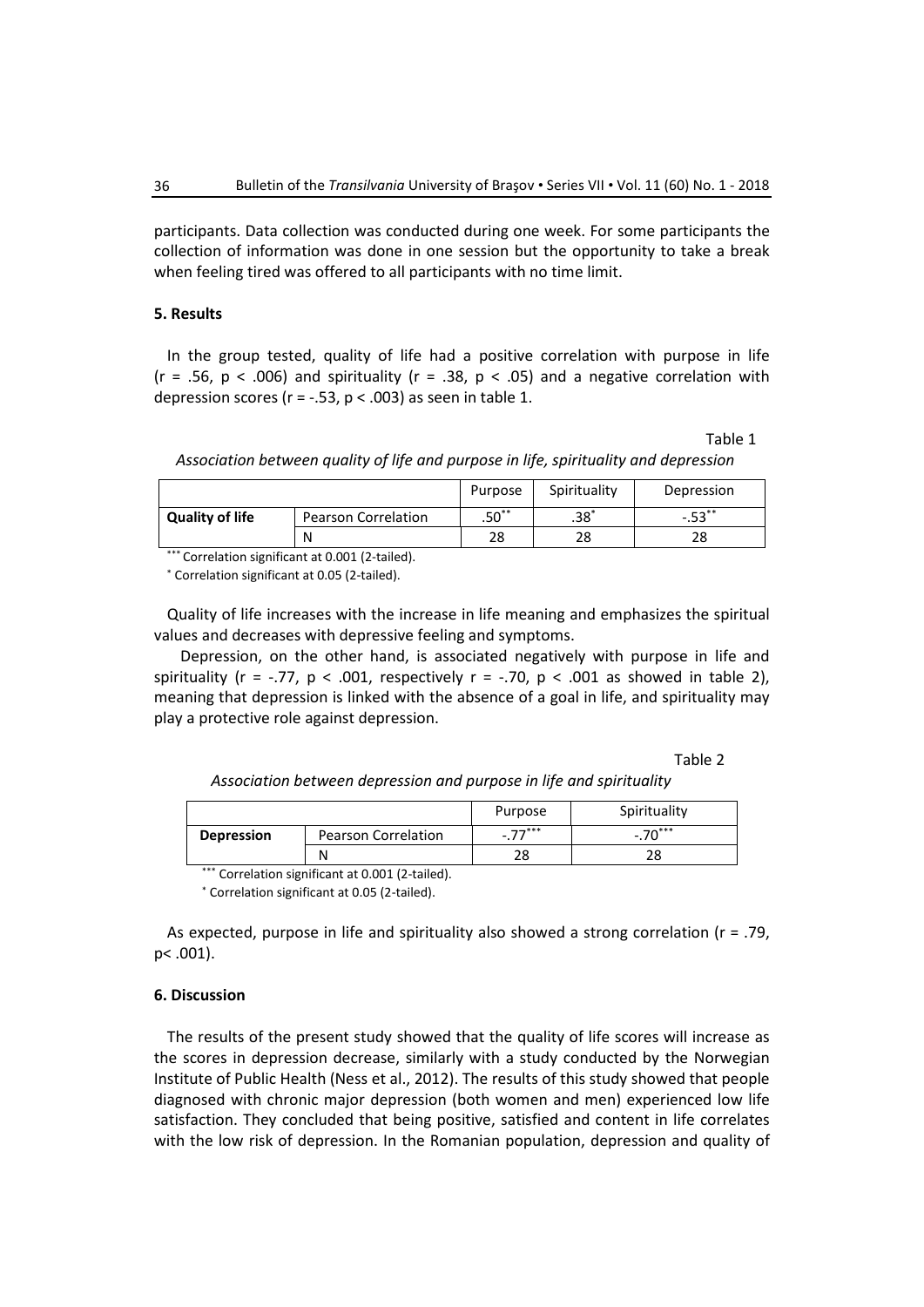life are also found as opposable in terms of connectivity (Mărginean & Bălaşa, 2005).

Other findings of the present study reflect that depression is negatively associated with purpose in life and with spirituality. In other words, the elderly who have a high level of depression do not feel they have a purpose in life, and they are low in spiritual well-being. Empirical studies have identified significant associations between religion and spirituality health (mental and physical). The reasons for these associations, however, are not clear. Religion and spirituality have traditionally been measured by global indices (for example, frequency of church attendance, self-assessed religion and spirituality) that does not specify how and why religion and spirituality affect health (Hill, & Pargament, 2003). The authors highlight recent developments in defining the concepts of religion and spirituality and the theoretical and functional health-related measures. They also indicate areas of increasing the conception and measurement of religion and spirituality.

A California study has shown that people who practice spiritual life have a low rate of mortality and at the same time a healthier lifestyle. This study also argued that the practice of religious life, the prayer ritual practiced on a daily basis, has positive effects on the quality of life of people who are hypertensive, depressed, anxious or even infertile. (Idler, 2008).

Frankl (1959) has argued that we, as individuals, are capable of finding meaning (in order to have a better standard of living) even in situations that seem to us to be unreasonable. This argument rises the need for in depth analysis of what stands for purpose at different age.

Some limitations of the study the lack of a comparison group – elderly persons who live by their own, for example. No information regarding the time they spent in the facility was asked, nor the reasons why they moved here. Important for the impact on the quality of life might be the social network they still have active, but no data were collected about it. The quality of life's level in population who depend on professional care givers may be related with characteristics of the health professionals (Năstasă & Fărcaș, 2015). Therefore, further research is needed to clarify adjacent aspects of quality of life and depression in old age and the special conditions represented by living in retirement or nursing homes.

# **References**

Baumeister, R. F. (2011). *Sensuri ale vieții* [Life significances]. Cluj-Napoca: ASCR.

- Baumeister, R. F., & Vohs, K. D. (2002). The pursuit of meaningfulness in life. In C. R. Snyder & S. J. Lopez (Eds.), *Handbook of positive psychology* (pp. 608–618). New York: Oxford University Press.
- Birch, A. (2000). *Psihologia dezvoltării* [Developmental psychology]. Bucureşti: Editura Tehnică.
- Burckhardt, C. S., Anderson, K. L., Archenholtz, B., & Hägg, O. (2003). The Flanagan Quality of Life Scale: Evidence of Construct Validity. *Health Qual Life Outcomes, 1*(59), doi: 10.1186/1477-7525-1-59

Crețu, T. (2009). *Psihologia vârstelor* [Developmental psychology]. Iași: Polirom.